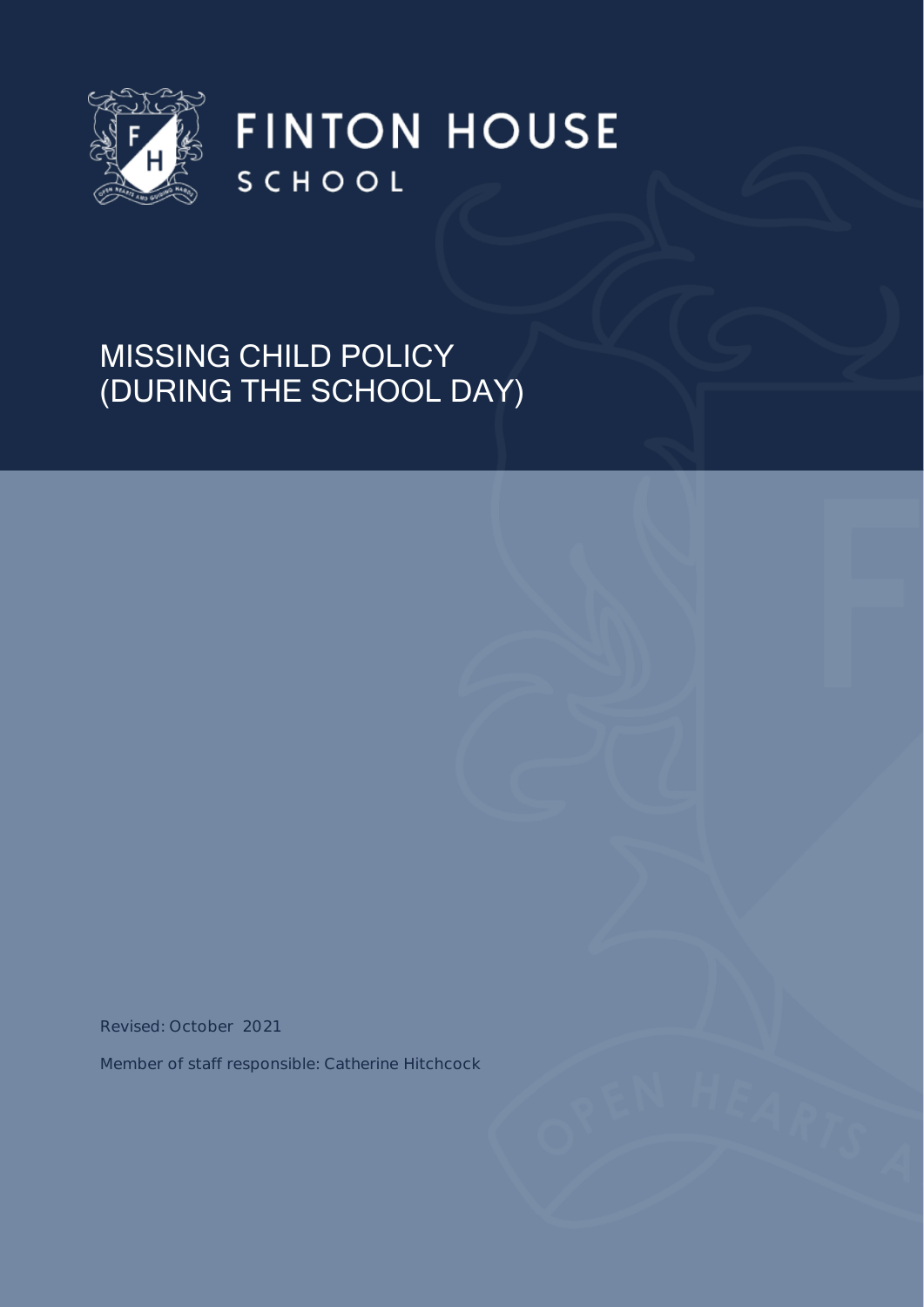A hardcopy of this policy is available to all governors and parents on request from the School Office. It is accessible to all staff electronically (in the Policy folder on the Staff Admin Drive) and a hardcopy held on file in the Head's Office. This policy applies to all at the school including those in Reception (the EYFS).

# Contents

| 4. Sporting Facilities e.g. Trinity Fields, Tooting Hard Courts or Tooting Leisure Centre etc 3 |  |
|-------------------------------------------------------------------------------------------------|--|
|                                                                                                 |  |
|                                                                                                 |  |
|                                                                                                 |  |
|                                                                                                 |  |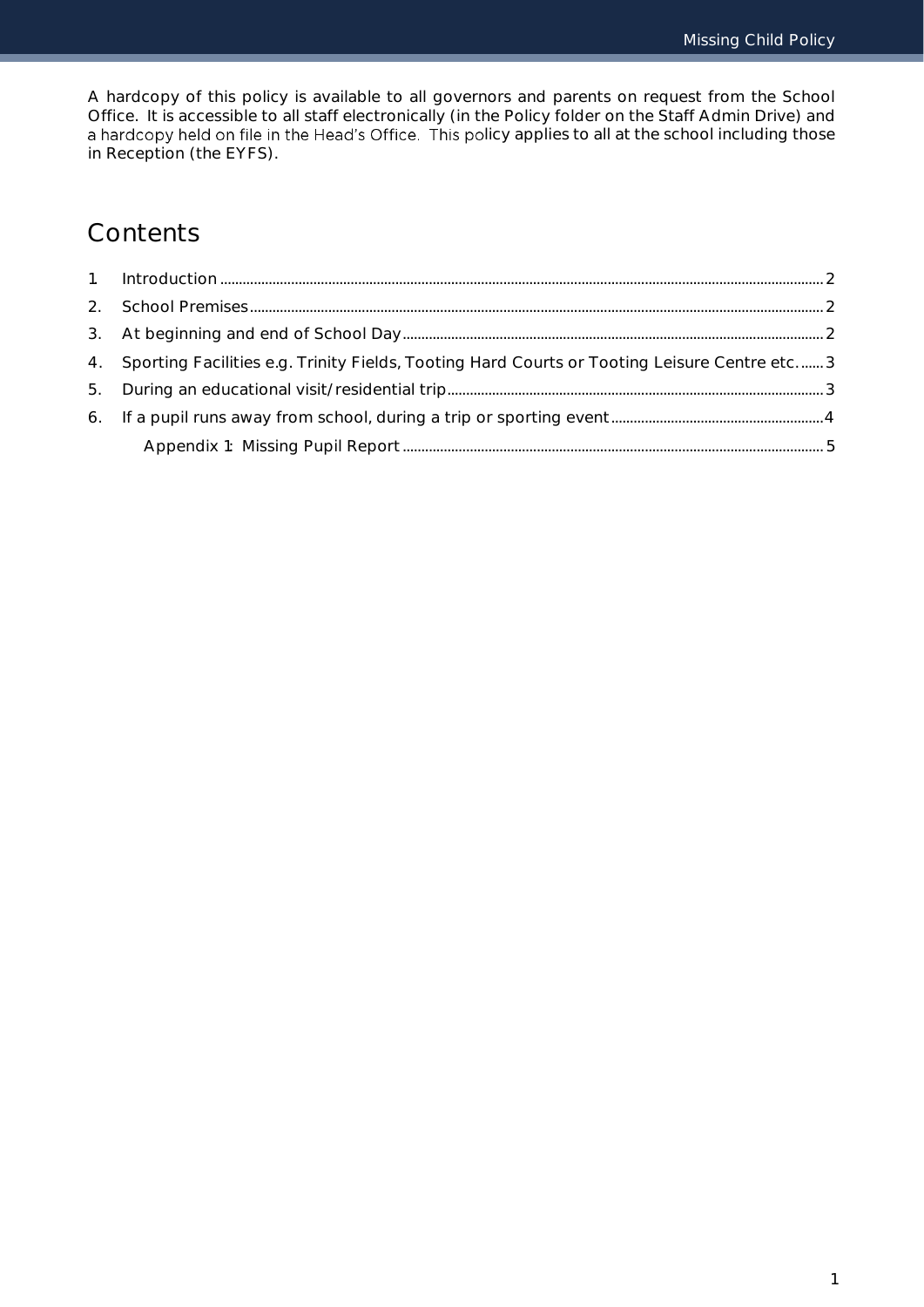## <span id="page-2-0"></span>1. Introduction

Pupils are supervised at all times during the school day and are not allowed to leave the premises without a parent, carer or member of staff.

This policy is designed to put into place swift and effective actions to locate any missing pupil and to notify and involve parents and the authorities at every appropriate point in the unlikely event that a pupil goes missing from the school premises, sporting facility or a trip.

# <span id="page-2-1"></span>2. School Premises

- If a pupil cannot be found by a member of staff. The office must be informed. They will confirm whether a parent or carer has signed out the pupil.
- If the pupil has gone missing they will inform the Head/Deputy Head (or another member of SLT/SMT, if they are not on site) who will co-ordinate the search for the pupil. This will include a thorough 15 minute search of the classrooms, storage areas, toilets, the school building and the school grounds etc.
- If after the search the pupil is not found the parents will be telephoned to check that the pupil should still be on the premises (i.e. the pupil has been collected and not signed out) and if the pupil is missing the police will be informed immediately.
- In the meantime, the members of staff, who are not supervising pupils, will be sent to search the immediate vicinity of the school.
- Immediately after the event, the Missing Pupil Report form (see appendix for form or W drive under Child Protection & Safeguarding or the Staff Safeguarding page on Frog) must be written up by the member of staff who was first alerted to the fact the pupil was missing under the guidance of the SLT/SMT member involved.
- Following the incident, the Head will investigate how the incident occurred and will take appropriate action to ensure that similar events do not happen again and inform the Chairman of Governors.

# <span id="page-2-2"></span>3. At beginning and end of School Day

- If the pupil goes missing after drop off and before registration or during pick up at the end of the day the school office is informed. If the carer or parent is on site, they are asked to go back to where they last saw the pupil. The Head/Deputy Head will be informed (or if they are not present a member of SLT/SMT). They will co-ordinate the search, which will include the school as well as the immediate vicinity of the school, and if appropriate, the route the pupil walks home. If the pupil is not found within 15 minutes the police will be called.
- If the pupil is not in the club or Owls Club when the parent or carer comes to collect them at the end of the school day the school office is informed. They will check with the class teacher/assistant who the pupil said good-bye to at the end of the day and inform the Head/Deputy Head (or another member of SLT/SMT, if they are not on site). They will coordinate a thorough search, which will include the classrooms, storage areas, toilets, cloakrooms, the school building and the school grounds etc. If the parent did not come to pick up the pupil, they will be informed and will be asked if the pupil could have possibly gone home with anyone else. This should all have happened within 15 minutes. If that is not the case the search will be widen to include the immediate vicinity of the school and the route the pupil walks home, if relevant and at the same time the police will be called.
- Immediately after the event, the Missing Pupil Report form must be written up by the member of staff who was first alerted to the fact the pupil was missing under the guidance of the SLT/SMT member involved.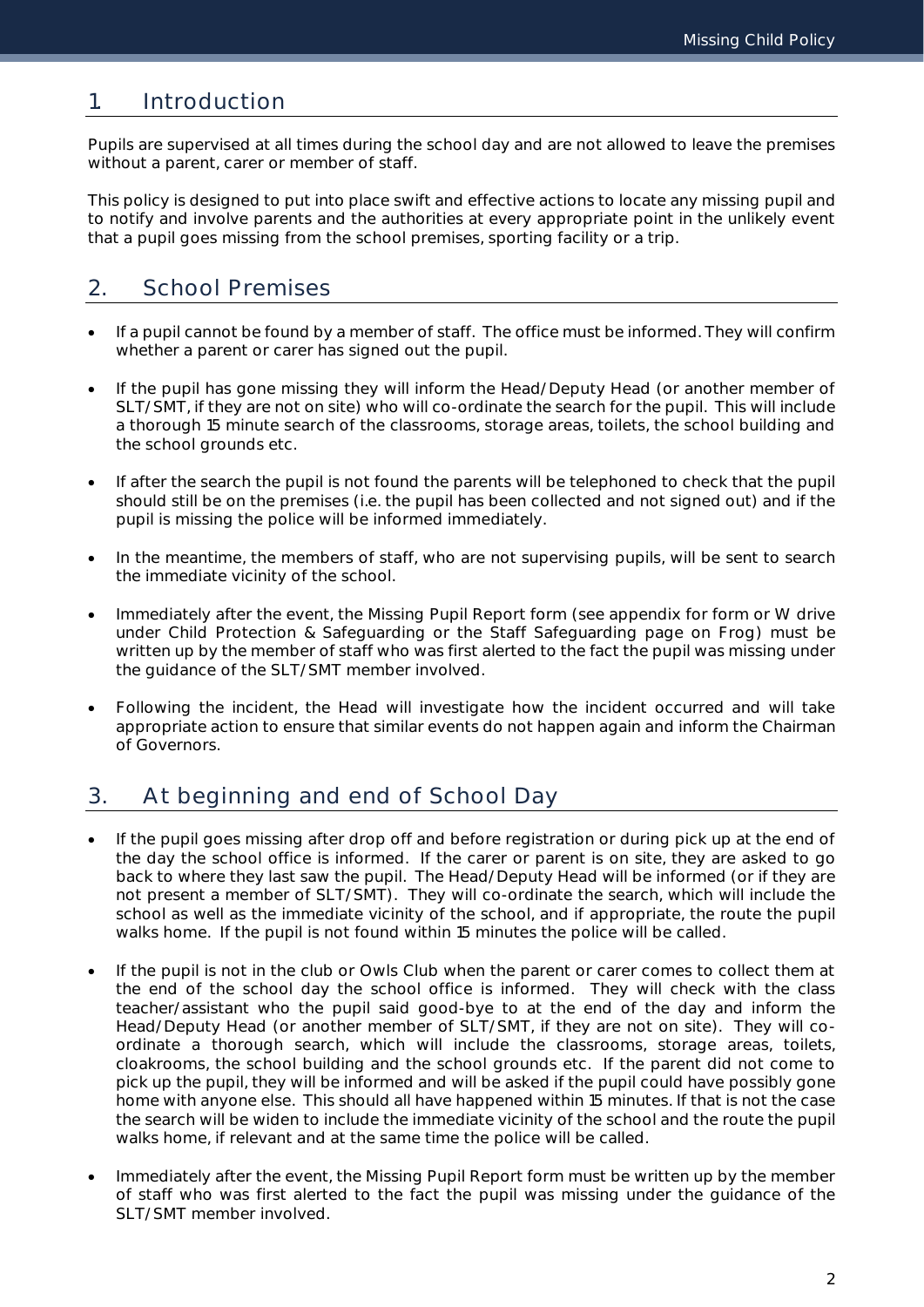Following the incident, the Head will investigate how the incident occurred and will take appropriate action to ensure that similar events do not happen again and inform the Chairman of Governors.

## <span id="page-3-0"></span>4. Sporting Facilities e.g. Trinity Fields, Tooting Hard Courts or Tooting Leisure Centre etc.

- If a pupil goes missing off site at a sporting facility the teacher in charge will firstly make sure the remaining pupils are safely cared for by the other staff.
- They will then coordinate a search of the local vicinity and inform the venue staff, if appropriate.
- If unsuccessful, they will inform the school office and the Head/Deputy Head (or another member of SLT/SMT, if they are not on site) will be informed. The teacher in charge will then inform the parents before contacting the police. The police should be called within 15 minutes of the pupil going missing.
- If the media find out no member of staff or pupil speaks to them and they are referred to the Head.
- As soon as possible after the event, the lead teacher must complete the Missing Pupil Report form.
- Following the incident, the Head will investigate how the incident occurred and will take appropriate action to ensure that similar events do not happen again and inform the Chairman of Governors.

## <span id="page-3-1"></span>5. During an educational visit/residential trip

- All pupils are given a buddy on trips for whom they are responsible, e.g. the pupils have to make sure that their buddy is there when the group move from one place to another. The pupils wear blue wrist bands with the school telephone number on. Two members of staff always count the number of pupils frequently throughout the day, one from the back of the line and the other from the front.
- However, we appreciate that a pupil may go missing during a trip. If so, the teacher in charge will firstly make sure the remaining pupils are safely cared for by the other staff.
- They will then co-ordinate a search of the local vicinity and inform the venue staff, if appropriate.
- If unsuccessful, they will inform the school office and the Head/Deputy Head will be advised. The trip leader then informs the parents and the trip leader will then call the police. The police should be called within 15 minutes of the pupil going missing.
- If the media find out no member of staff or pupil speaks to them and they are referred to the Head.
- As soon as possible after the Missing Pupil Report form must be completed by the trip leader.
- Following the incident, the Head will investigate how the incident occurred and will take appropriate action to ensure that similar events do not happen again and inform the Chairman of Governors.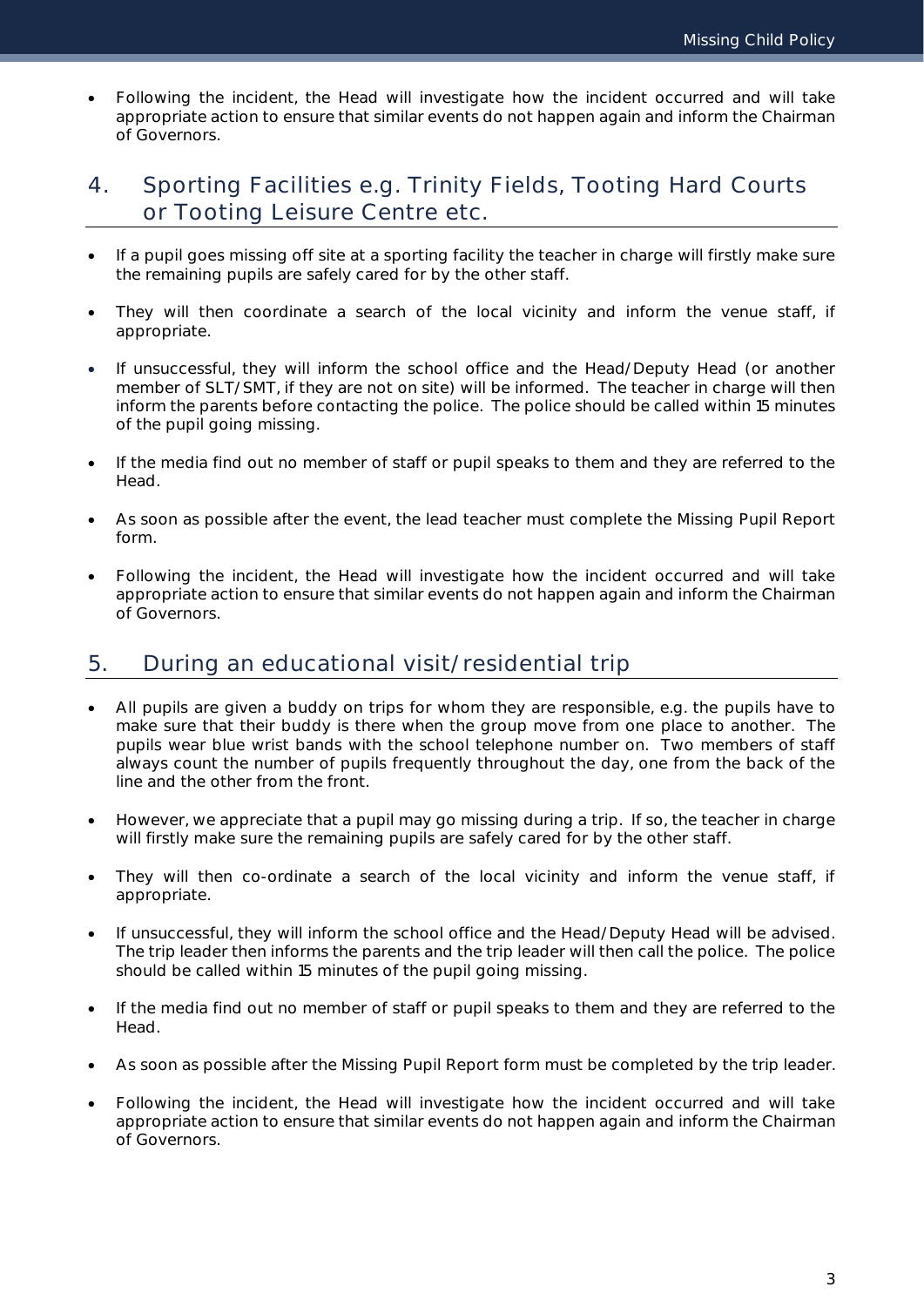## <span id="page-4-0"></span>6. If a pupil runs away from school, during a trip or sporting event

- If a pupil runs away from school and is in the eye line of adults. The adult should call after the pupil or try and talk to the pupil to try and get them to come back. Under no circumstances should a member of staff physically restrain or grab the pupil, unless the pupil is in immediate danger of hurting themselves or putting themselves in a dangerous situation e.g. running onto the road. Please see guidance in Positive Handling and Physical Intervention policy.
- The teacher in charge will firstly make sure the remaining pupils are safely cared for by the staff before coordinating a search to find the pupil or to bring them back to school.
- The school office will be called and the Head/Deputy Head informed (or another member of SLT/SMT, if they are not on site) and extra staff sent if appropriate.
- If the pupil is not found, the parents will be informed and the police called. The police should be called within 15 minutes of the pupil going missing.
- Following the event, the parents will be asked to attend a meeting to discuss the event and strategies to be put in place to ensure this does not happen again.
- As soon as possible after the Missing Pupil Report form must be completed by the lead teacher.
- Following the incident, the Head will investigate how the incident occurred and will take appropriate action to ensure that similar events do not happen again and inform the Chairman of Governors.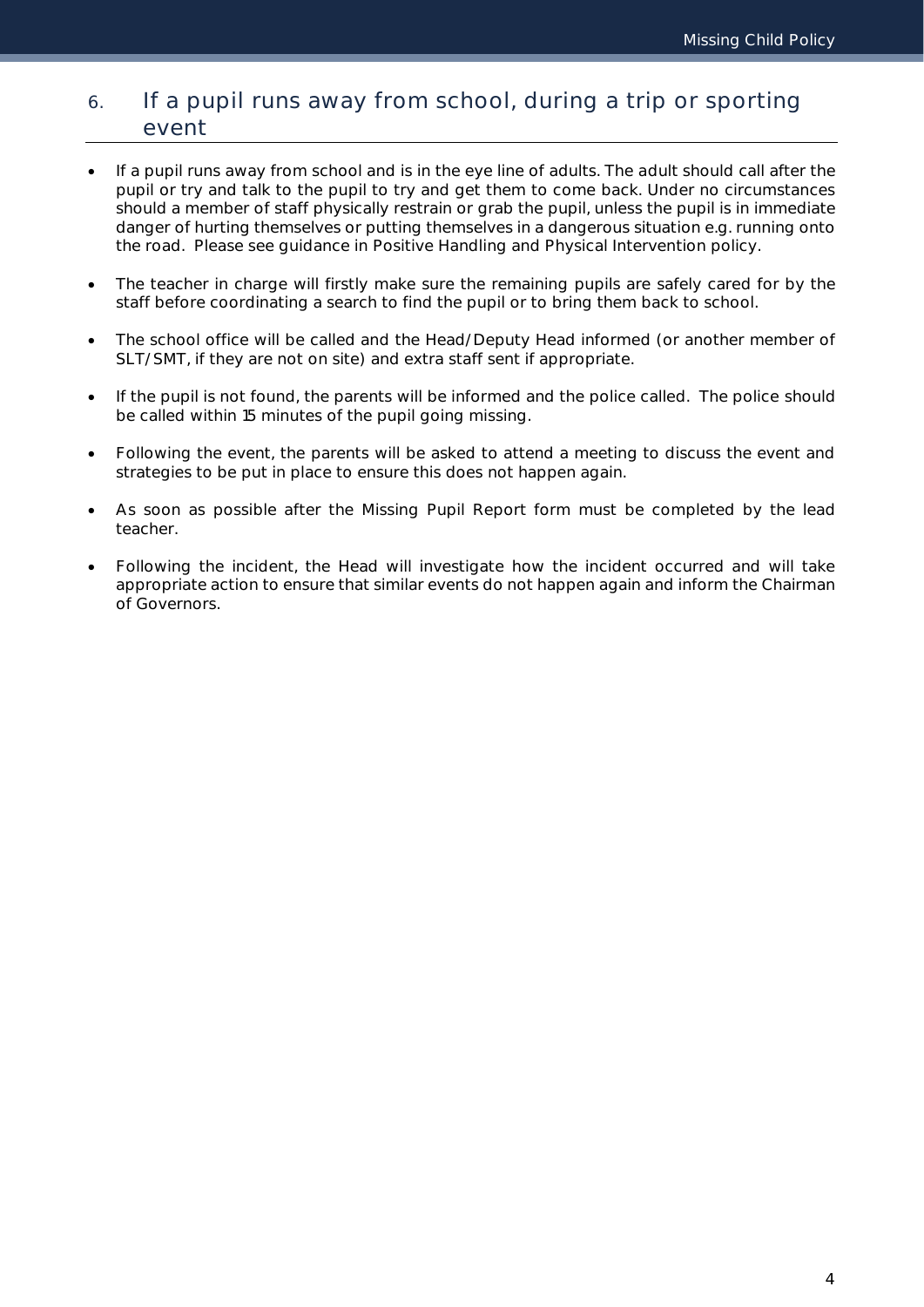# <span id="page-5-0"></span>Appendix 1: Missing Pupil Report



MISSING PUPIL REPORT

| Name of Pupil                                     |             | D.o.B                                                                   | Class           |
|---------------------------------------------------|-------------|-------------------------------------------------------------------------|-----------------|
|                                                   |             |                                                                         |                 |
|                                                   |             |                                                                         |                 |
| When did the incident occur?                      |             |                                                                         |                 |
| Date                                              | Day of Week | Time                                                                    | Where           |
|                                                   |             |                                                                         |                 |
|                                                   |             |                                                                         |                 |
|                                                   |             |                                                                         |                 |
| Staff Involved:<br>Name                           |             | Responsibility at time of incident                                      | Staff Signature |
|                                                   |             | (class teacher, club leader etc)                                        |                 |
|                                                   |             |                                                                         |                 |
|                                                   |             |                                                                         |                 |
|                                                   |             |                                                                         |                 |
|                                                   |             |                                                                         |                 |
|                                                   |             |                                                                         |                 |
|                                                   |             |                                                                         |                 |
|                                                   |             |                                                                         |                 |
|                                                   |             |                                                                         |                 |
|                                                   |             | When was the pupil last seen (estimate time of this) and what were they |                 |
| doing:                                            |             |                                                                         |                 |
|                                                   |             |                                                                         |                 |
|                                                   |             |                                                                         |                 |
|                                                   |             |                                                                         |                 |
| What time is it estimated the pupil went missing: |             |                                                                         |                 |
|                                                   |             |                                                                         |                 |
|                                                   |             |                                                                         |                 |
|                                                   |             |                                                                         |                 |
|                                                   |             | Who was first aware that the pupil was possibly missing and why?        |                 |
|                                                   |             |                                                                         |                 |
|                                                   |             |                                                                         |                 |
|                                                   |             |                                                                         |                 |
|                                                   |             |                                                                         |                 |
|                                                   |             |                                                                         |                 |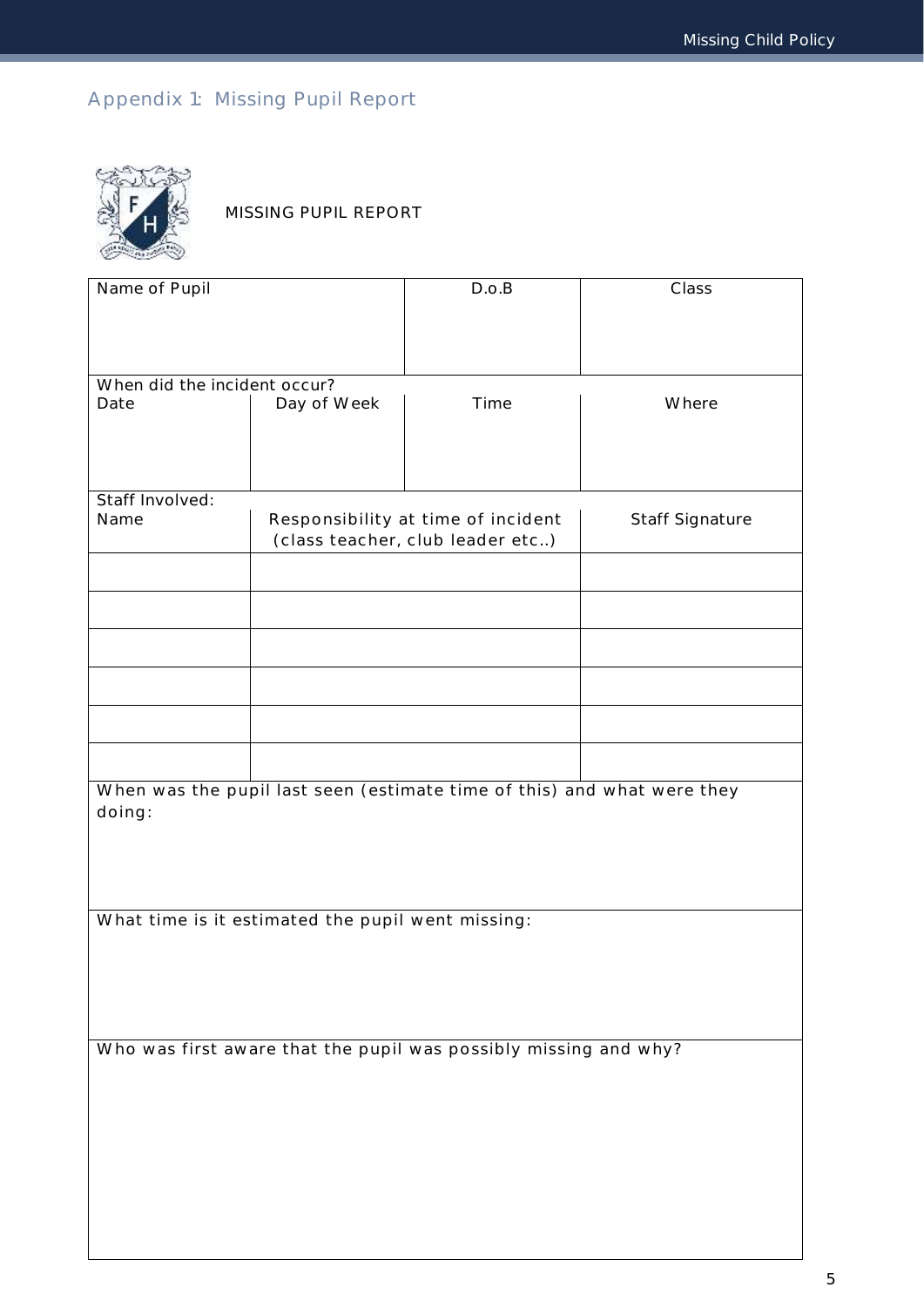| Who was informed:            |                             |                                    |                                                         |
|------------------------------|-----------------------------|------------------------------------|---------------------------------------------------------|
| School Office □              | Head <b>D</b>               | Deputy Head □                      | Other (give initials)                                   |
| Time:                        | Time:                       | Time:                              | О                                                       |
|                              |                             |                                    | Time:                                                   |
| By (initials):               | By (initials):              | By (initials):                     | $\Box$                                                  |
|                              |                             |                                    | Time:                                                   |
| Areas Checked:               |                             |                                    |                                                         |
| Signing<br>In/Out<br>Book: 0 | Late Room: D                | Other Clubs: 0<br>Time:            | Boys and Girls<br>Cloakrooms: 0                         |
|                              | Time:                       |                                    | Time:                                                   |
| Time:                        | By (initials):              | By (initials):                     | By (initials):                                          |
| By (initials):               |                             |                                    |                                                         |
| Toilets: 0                   | Wendy<br>Houses & Sheds:    | Scooter Park: □<br>Time:           | 169 Basement, Kitchens,<br>Facilities<br>Office,<br>Top |
| Time:                        | $\Box$                      |                                    | Office, OT Room/office:D                                |
| By (initials):               | Time:                       | By (initials):                     | Time:                                                   |
|                              | By (initials):              |                                    | By (initials):                                          |
| 169/171<br>Classrooms<br>and | Specialist<br>Classrooms: □ | Emma Thornton                      | Reception<br>Block: 0                                   |
| Workrooms: 0                 |                             | Building: □<br>Time:               | Time:                                                   |
| Time:                        | Time:                       | By (initials):                     | By (initials):                                          |
| By (initials):               | By (initials):              |                                    |                                                         |
| Trinity Fields and           | Minibuses: 0                | Front<br>Gardens<br>$\overline{1}$ | Home<br>Trinity<br>Nursing                              |
| pavilions/sheds: 0<br>Time:  | Time:                       | playground: D                      | carpark/side<br>access<br>$road: \Box$                  |
|                              |                             | Time:                              | Time:                                                   |
| By (initials):               | By (initials):              | By (initials):                     | By (initials):                                          |